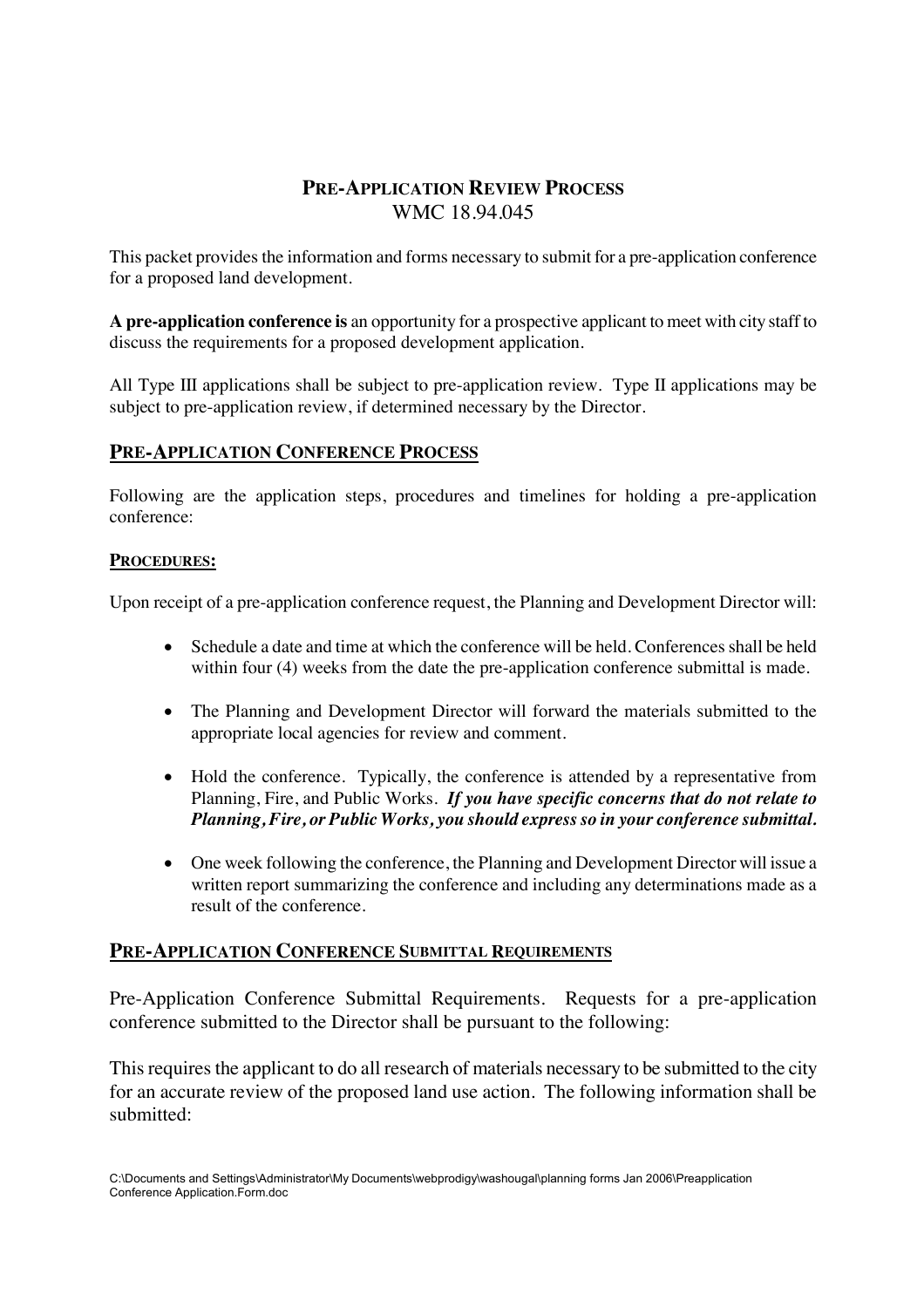- a. Application form completed and signed, accompanied by the application fee (See attached fee sheet)
- b. Five (5) copies of a site plan or proposed plat, as appropriate for the proposed land use, drawn to a minimum scale of  $1" = 200'$  on a sheet no larger than  $24" \times 36"$  (one copy is acceptable of  $8\frac{1}{2} \times 11$  inches if to scale). The development plan shall include sufficient information so city departments can make an adequate determination as to the potential impact of the proposal and respond accordingly.
- c. One (1) full size copy of the assessor's quarter section map(s) with the site identified and all other property owned by the applicant within 1,000 feet of the proposed land division.
- d. One (1) copy of a road or vicinity map with the site identified.
- e. One (1) copy of the U.S. Soil Conservation Service soils survey with the site identified, or other more site-specific information.
- f. A map showing the existing zoning of all adjacent properties. This may be written on the assessor's quarter section map.
- g. Provide a written narrative and attach exhibits that give a complete and accurate depiction of what the proposal involves, including any specific questions to be answered by the city. If any specific conditions or mitigation measures are proposed by the applicant, this should be included in the narrative.
- h. Conceptual Stormwater Plans or demonstrate that increased stormwater runoff can be adequately treated and disposed of on-site.

Questions regarding any of the above may be directed to the Planning and Development Department, 1701 C Street, Washougal, WA 98671, (360) 835-8501.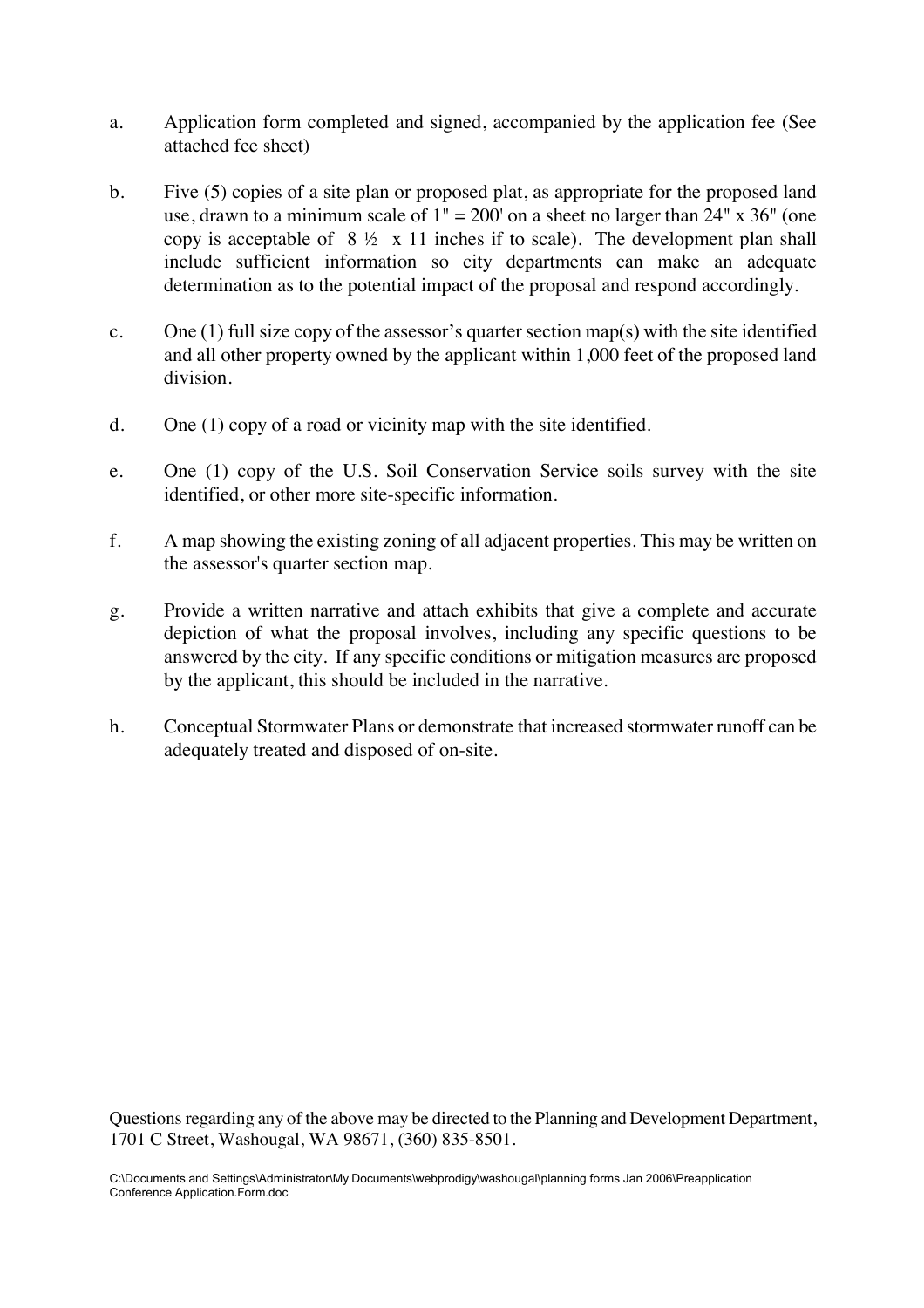# **CITY OF WASHOUGAL PRE-APPLICATION CONFERENCE REQUEST**

### **PROJECT TITLE:**

### **DESCRIPTION OF PROPOSAL:**

#### **APPLICANT**

| Name                           |                                                                                  |  | Phone |
|--------------------------------|----------------------------------------------------------------------------------|--|-------|
| Address                        |                                                                                  |  |       |
| City                           | State                                                                            |  | Zip   |
|                                | <b>PROPERTY OWNER</b> (list multiple owners separately)                          |  |       |
| Name                           |                                                                                  |  | Phone |
| Address                        |                                                                                  |  |       |
| City                           | State                                                                            |  | Zip   |
|                                | <b>CONTACT PERSON</b> (list if not same as APPLICANT) - FAX # for contact:       |  |       |
| Name                           |                                                                                  |  | Phone |
| Address                        |                                                                                  |  |       |
| City                           | <b>State</b>                                                                     |  | Zip   |
| <b>LOCATION OF PROJECT:</b>    |                                                                                  |  |       |
| <b>Site Address</b>            | <u>and the state of the state</u><br><b>Cross Street</b>                         |  |       |
| Serial #s of parcels included: |                                                                                  |  |       |
|                                | Comp Plan Designation: ____________________ Zoning: ___________ Overlay Zone(s): |  |       |
|                                | 1/4 of Sec: Township: Range:                                                     |  |       |

**Total Acreage of Original Parcel(s);**

## **AUTHORIZATION**

The undersigned hereby certifies that all information submitted with this application is complete and correct. I understand that any errors and/or omissions may lengthen the time to process the request. The information on and accompanied by this application is certified by me to be true and correct under penalty of perjury by the laws of the State of Washington.

In addition, my signature below also grants permission for city staff to access or enter the subject property to examine the site

Signature **Date**